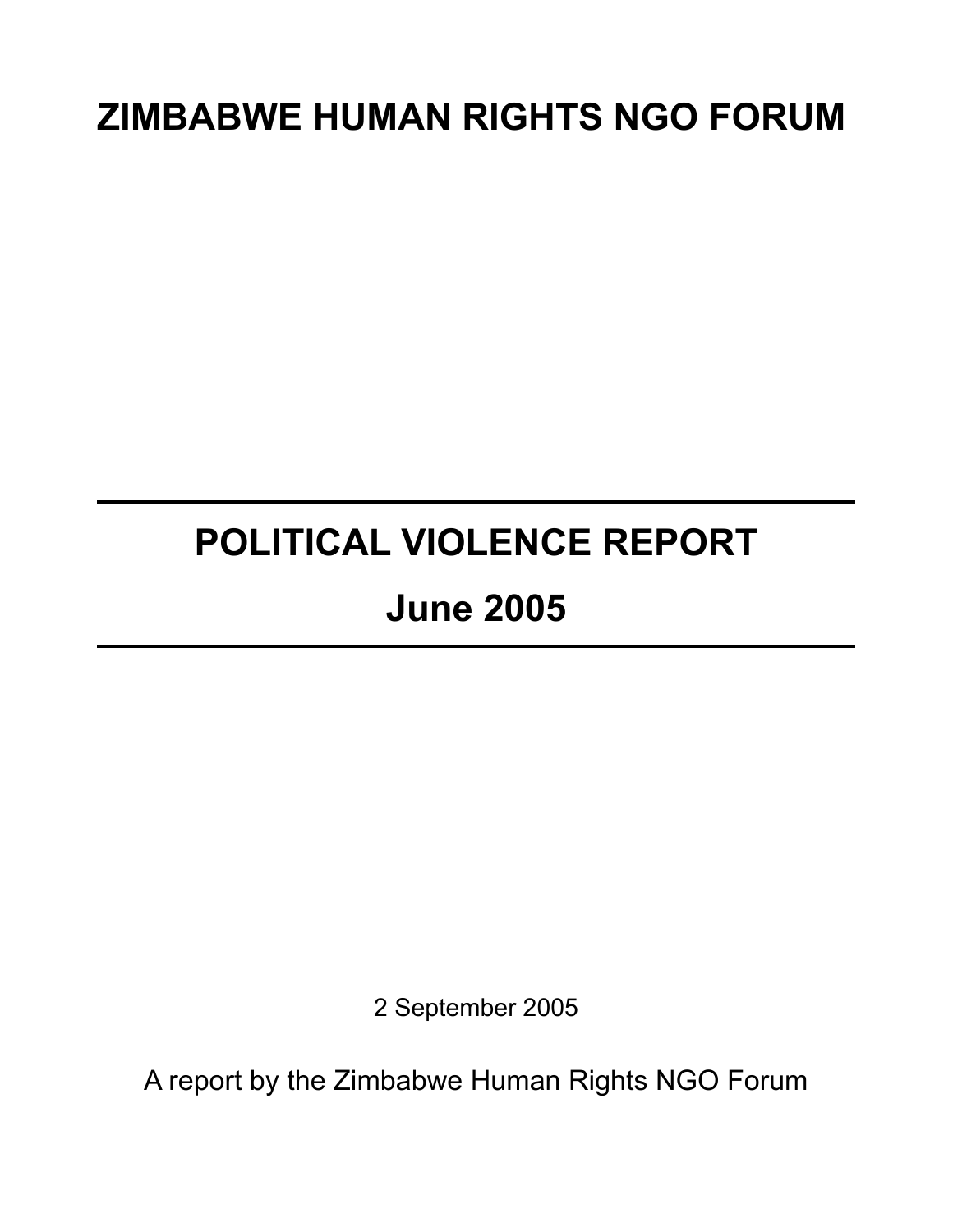## **OVERVIEW**

"*Operation Murambatsvina*" (Operation Restore Order) continued in the month of June leading to problems for civil society, which resulted in fewer reports being compiled because the displaced people could not access the services of human rights organizations. This accounts for the few cases recorded in this report. NGO's had to restructure their operations in order to provide humanitarian relief for the affected populations during the operation which was code named "*tsunami"* by most people due to its disastrous effects which could only be compared to the tsunami floods. Ironically, the operation continued in the same month that the world commemorated World Refugee Day and the International Day against Torture, which are on 20 June and 26 June respectively.

 In Chitungwiza, a male victim was allegedly tortured and left for dead by 5 soldiers for calling "*Operation Murambatsvina*", a "*tsunam*i". The Human Rights Forum notes that soldiers do not customarily deal with civilians and should allow police officers to deal with them if there is in fact a case to answer. In the above instance, it is reported that the soldiers refused to take the victim to the police. Other reports involving "*Operation Murambatsvina*" are that MDC supporters were victimised by ZANU-PF supporters on the accusation that they caused the operation.<sup>[1](#page-1-0)</sup>

Twenty members of Women Of Zimbabwe Arise (WOZA) were reportedly arrested on 18 June 2005 for holding a demonstration in Bulawayo in commemoration of World Refugee Day, which is on 20 June and for demonstrating against "*Operation Murambatsvina*". The Human Rights Forum deplores the heavy-handed manner in which the demonstration was quashed and urges state agents to respect the peoples' right to freedom of expression.

The CIO allegedly threatened a student activist and his family was about to be evicted from their rural home in Goromonzi. In this case, the Zimbabwe Lawyers for Human Rights (ZLHR) intervened, taking the matter to the courts, where a court order was issued barring the CIO and ZANU-PF supporters from harassing him or evicting his family from their rural home. The victim reports however that the CIO is still threatening him. He alleges that they are calling him and telling him that the country is not run by court orders. These are disturbing reports in light of the fact that the Government has been on record many times ignoring court orders. The Human Rights Forum urges the Government to respect judgments of the courts and demonstrate that the law applies to every Zimbabwean.

<span id="page-1-0"></span> $1$  On the discussion as to the possible causes of the operation, see the Report by the Zimbabwe Human Rights NGO Forum, "*Order out of Chaos or Chaos out of Order*".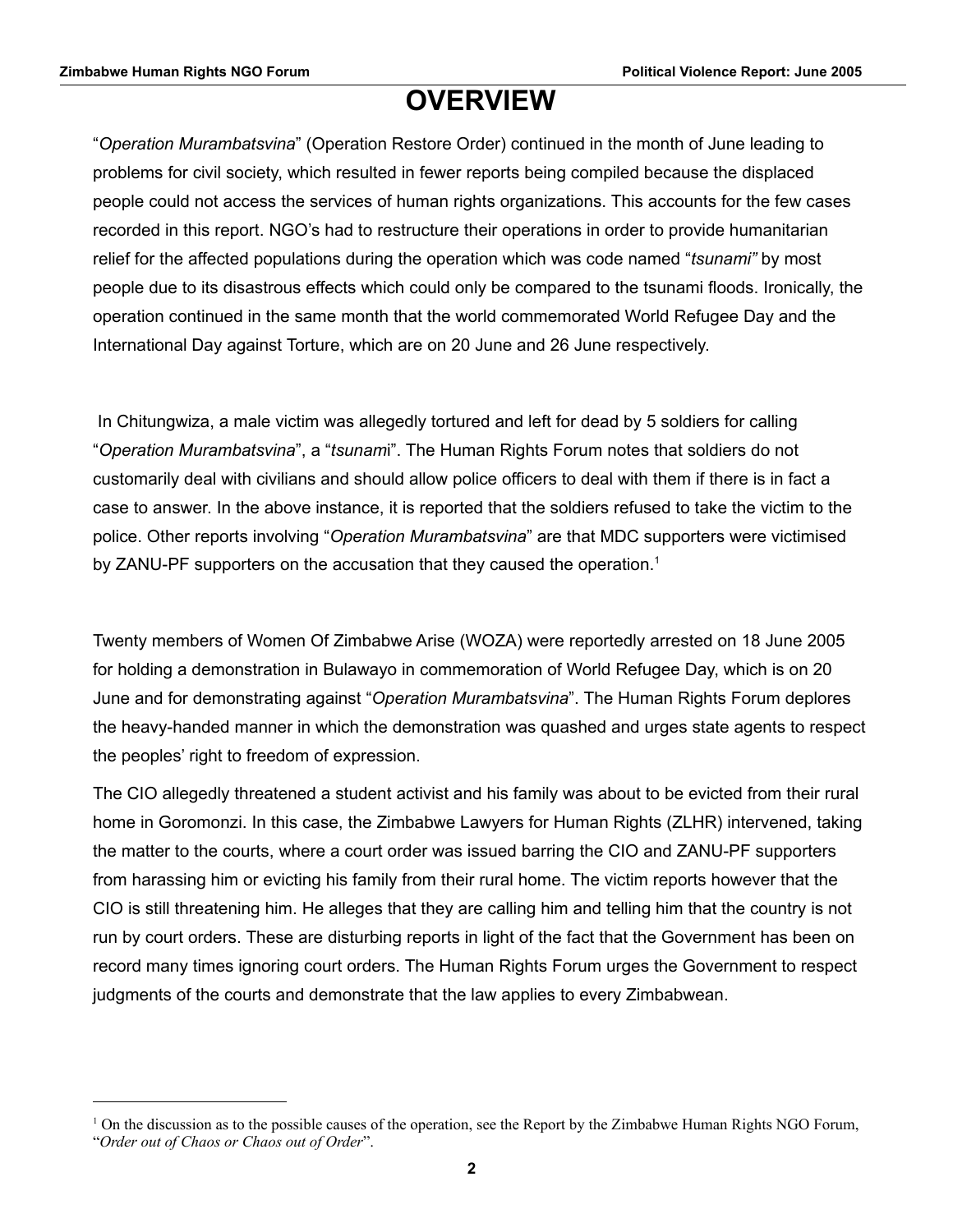### **Totals: 1 June-30 June 2005**



## **Cumulative totals: 1 January – 30 June 2005**



The cumulative graph should be read along with the table depicting the monthly totals of violations from 1 January 2005 to 31 May 2005. The total quantifiable number of victims reported in June 2005 is 38. **Key Abbreviations**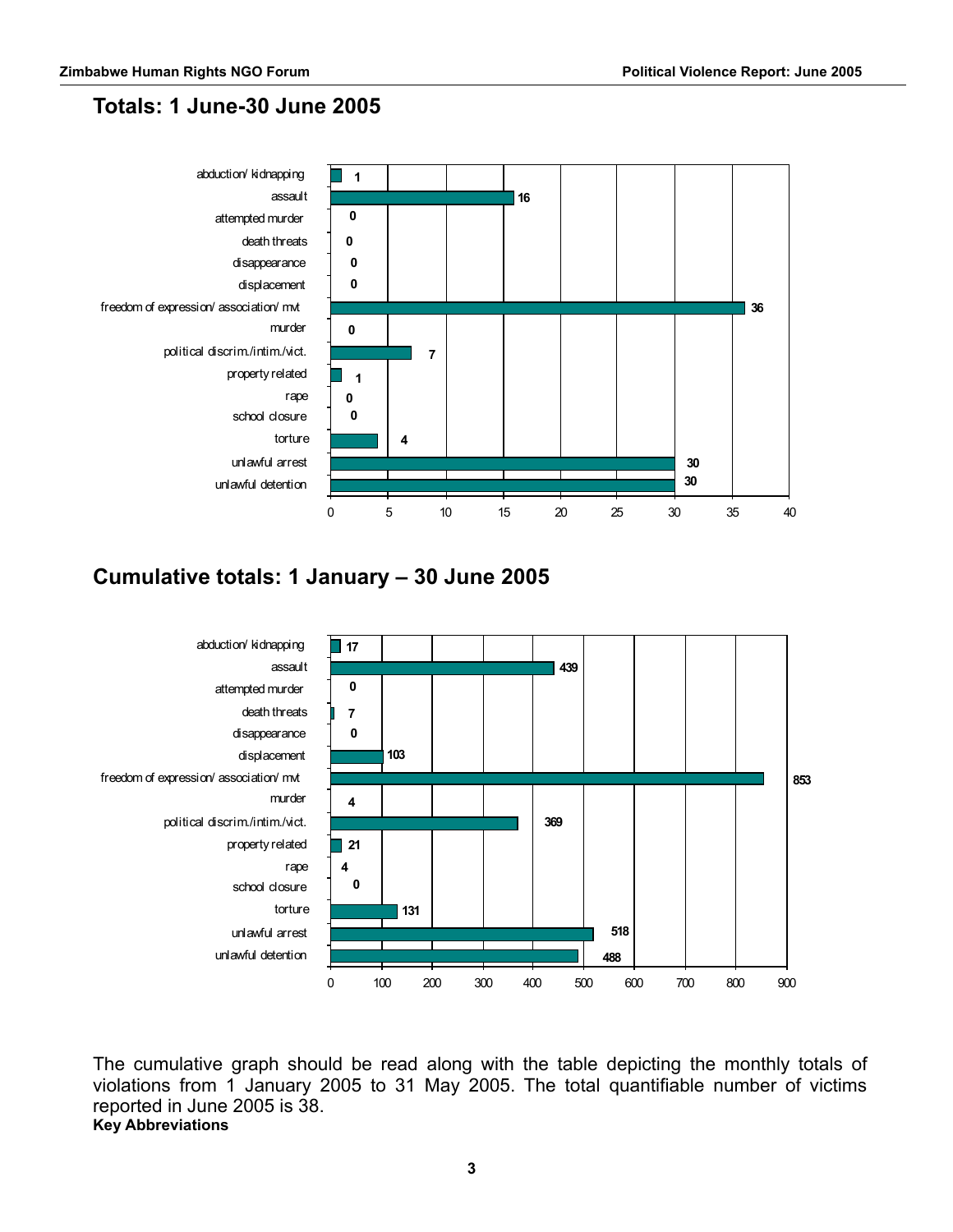#### **Zimbabwe Human Rights NGO Forum Political Violence Report: June 2005**

| AIPPA – Access to Information and Protection of Privacy Act                            | UMP - Uzumba Maramba Pfungwe                                                                          |
|----------------------------------------------------------------------------------------|-------------------------------------------------------------------------------------------------------|
| CIO - Central Intelligence Organisation<br>MDC - Movement for Democratic Change        | ZANU PF - Zimbabwe African National Union Patriotic Front<br>ZCTU - Zimbabwe Congress of Trade Unions |
| MP - Member of Parliament                                                              | ZNA - Zimbabwe National Army                                                                          |
| NAGG - National Alliance for Good Governance<br>NCA - National Constitutional Assembly | ZNLWVA – Zimbabwe National Liberation War Veterans Association<br>ZPS - Zimbabwe Prison Service       |
| OVT - Organised Violence and Torture                                                   | ZRP - Zimbabwe Republic Police                                                                        |
| POSA - Public Order and Security Act                                                   | ZIMTA – Zimbabwe Teachers Association                                                                 |
| PTUZ - Progressive Teachers Union of Zimbabwe                                          | ZUPCO – Zimbabwe United Passenger Company                                                             |

**Sources:** The information contained in this report is derived from statements made to the Public Interest Unit of the Zimbabwe Human Rights Forum, statements taken by a network of human rights activists and newspaper reports,

#### **Notes to the tables:**

#### **Torture:**

All cases of torture fall under the definition of torture according to the general definition given in the United Nations Convention against Torture and Other Forms of Cruel, Inhuman and Degrading Treatment and Punishment.

The four elements of torture are:

- 1 **Severe** pain and suffering, whether physical or mental
- 2 **Intentionally** inflicted
- 3 With a **purpose**
- 4 By a state official or another individual acting with the **acquiescence of the State**.

Those individuals referred to in point # 4 include the ZRP, ZNA, ZPS and the ZNLWVA (as a reserve force of the ZNA) and by any other grouping when directly sanctioned by the state.

#### **Unlawful arrest and detention:**

Arrest by the Zimbabwe Republic Police (ZRP) with no reasonable suspicion that an offence has been committed. Detention thereafter for a period exceeding 48 hours without access to redress through the courts or subsequent release without charge.

#### **Abduction/kidnapping:**

A kidnapping by a member(s) of an organised group that is not the ZRP, political party, ZNLWVA, ZNA, MDC, Zanu PF etc

#### **Disappearance:**

Kidnapped persons whose whereabouts remained unknown at the time of reporting. Their whereabouts have still to be ascertained through follow up reports or further investigation.

#### **Property related**

These are incidents in which property rights have been violated. This includes arson, property damage and destruction and theft.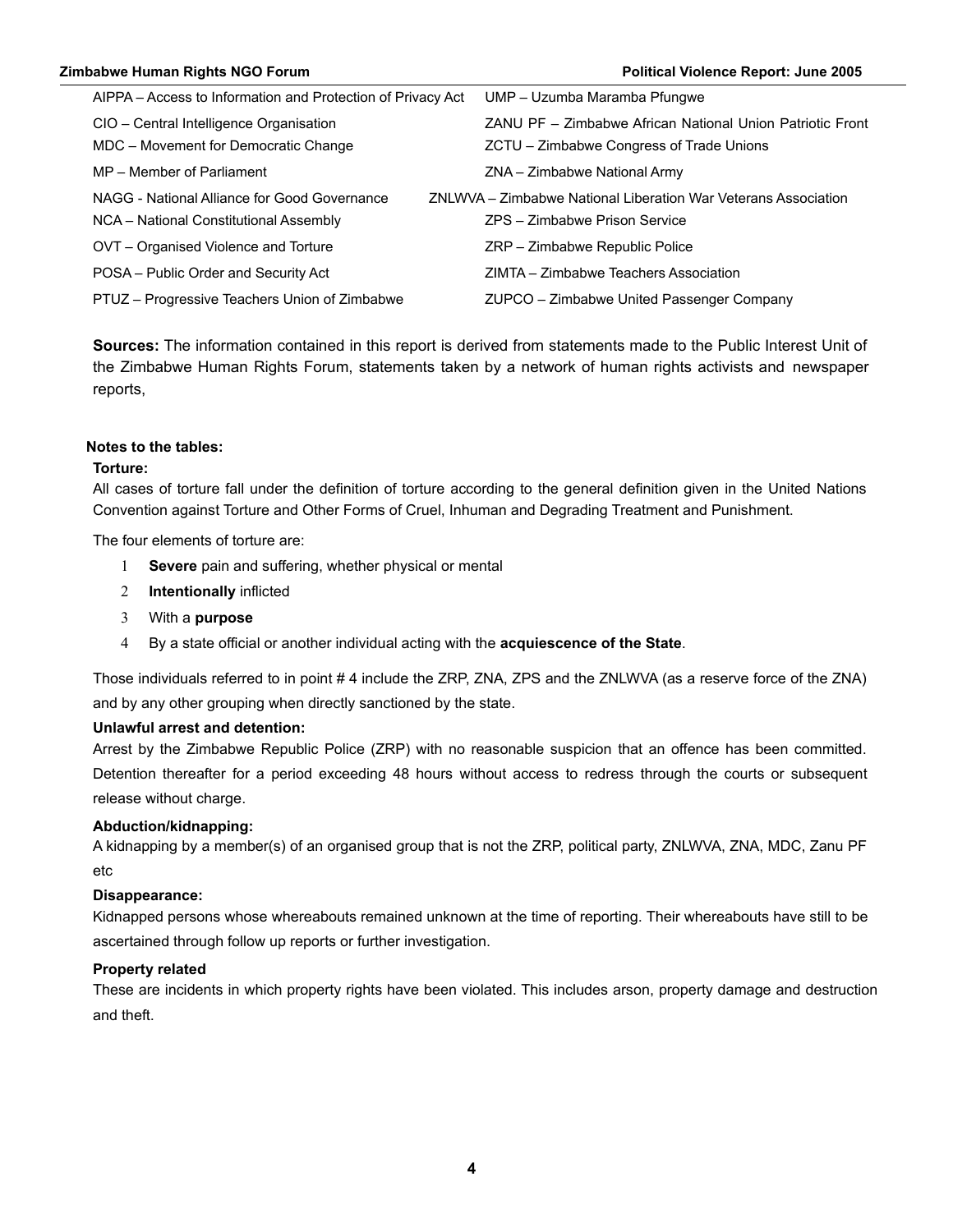#### **Cases of Political Violence**

*Note: The identities of victims whose names have not been published in the press and are not public officials are protected by the use of initials. This is done in order to protect the victim from further violence, intimidation and possible recriminatory attacks.*

*The purpose of this report is to record the nature of the politically motivated violence and intimidation that continues to prevail in the country. The Monthly Political Violence Reports are primarily based on victims' accounts, accompanied by medical evidence where possible, obtained from member organisations of the Human Rights Forum and other partner organisations. Use is also made of press reports on politically motivated violence. The Monthly Political Violence Report cannot therefore be considered as the exhaustive record of all incidents of politically-motivated violence in Zimbabwe in the period under review. Nevertheless, every incident reported to the Human Rights Forum directly or through its members is meticulously documented and included in the reports. Care is also taken to record the incidents in the language in which they were reported to the Forum.*

*The situation prevailing in the country is such that it has not been possible to verify all of these accounts. The Human Rights Forum has done what it can to verify the reports, and is satisfied that the vast majority of them are substantially true. It is also not possible to rule out whether a victim's account is exaggerated or contains inaccuracies.*

*All reports derived from the press are denoted with the symbol* **∑***.*

**\**

#### **BULAWAYO**

#### *Makokoba*

*18 June 2005*

∑. Twenty members of WOZA who had demonstrated in Bulawayo against "*Operation Murambatsvina*" (Operation restore Order) were reportedly arrested for breaching provisions of the Miscellaneous Offences Act (MOA). The women, led by Jenni Williams, were arrested for allegedly obstructing free passage along paths, streets, roads, sidewalks and pavements in the city. Some of the women were carrying placards with inscriptions like "*the liberation guns have been turned against us*, " "*Phansi loMurambatsvina*" (Ndebele for down with Murambatsvina) and "*Makokoba our pride has gone*" in reference to Operation Murambatsvina. The State further alleges that the women also had some cloth banners inscribed with the words "*Sokwanele, enough is enough, zvakwana*" [2](#page-4-0) . The placards will be produced in court as evidence. The women are denying the charges.

A female victim claims that she was part of the Women of Zimbabwe Arise (WOZA) group commemorating World Refugee Day and demonstrating against the Clean-up Operation. The riot police allegedly assaulted and arrested the demonstrators. The victim was one of those arrested. She was directed into an office at the Police Station where the police allegedly interrogated her while assaulting her using sjamboks under the feet and on the back. The police wanted to know the structure of WOZA and who their donors were. She was charged under the MOA and remanded out of custody to 11 July 2005 on free bail.

<span id="page-4-0"></span><sup>&</sup>lt;sup>2</sup> Sokwanele is Ndebele for enough, which means zvakwana in Shona. It is also the name of a local NGO that is regarded to be anti-Government, which fights for democracy in the country.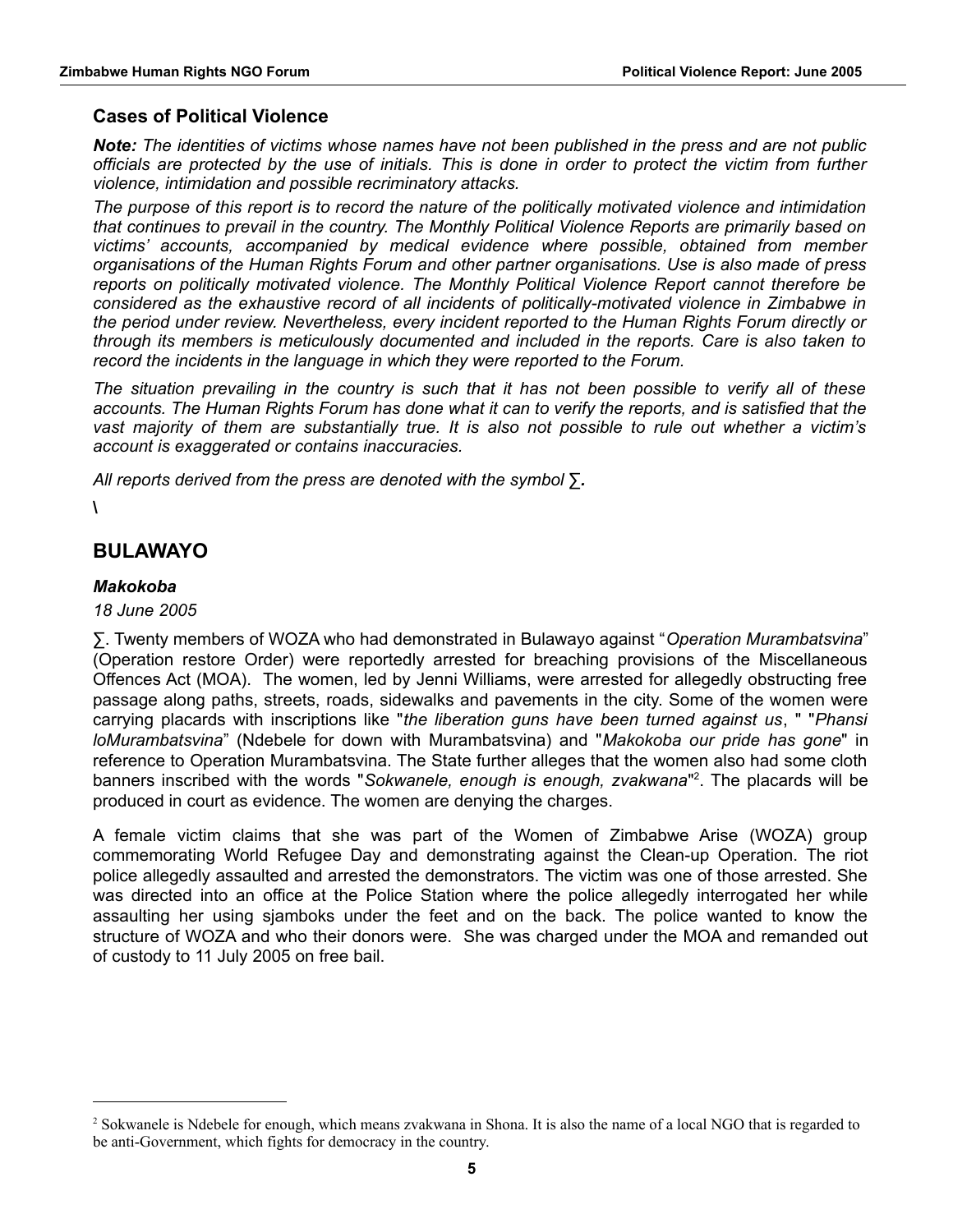#### **HARARE**

#### *Chitungwiza*

*4 June 2005*

On the date in question at around 15:00 hrs, a male victim reports that he was at Njambanja Market Place, Unit M Seke, when about 5 war veterans approached vendors and accused them of overpricing basic commodities. The war veterans then paid about \$19 000-00 for the 10kg mealie meal being sold by the victim, instead of \$36 000-00 which was being charged. On trying to protest the victim was allegedly slapped in the face with open hands. He was dragged to Makoni Police Station where the war veterans reported that he was inciting public violence. The police then allegedly assaulted him using batons on the soles of the feet, buttocks and thighs. The victim was accused of being an MDC member who was planning to fight the state security agents during stayaways.

Another male victim claims that he was at the same Vegetable Market when he noticed that people had gathered around a certain table. He went to the table where he reportedly saw about 4 soldiers who were known to him who were not in uniform and 2 war veterans. When he enquired as to what was going on, one of the war veterans is said to have told the others that the victim was an MDC supporter and they allegedly assaulted him with fists and booted feet on the back, head and private parts for about 20 minutes. The victim reportedly lost consciousness. After regaining consciousness, he went to look for the area Councillor, with the help of others, so that they could report the matter to the police. When the victim, his helpers and the Councillor arrived at the police station, his attackers are said to have been there already and they accused him of having attacked 4 soldiers and some war veterans but his helpers argued he could not have attacked four soldiers and war veterans on his own. He was reportedly told by the police to go home and come back on Monday to speak with the soldiers and war veterans about the matter. When he went to the police station on Monday, the victim reports that he was told by the police that the war veterans and the soldiers were not there.

#### *22 June 2005*

The victim, a minor, reports that the Government had announced that all illegal structures were to be destroyed during "*Operation Murambatsvina*". The victim was in the company of 4 others who were demolishing their structure, which was being used as a tuck shop previously. He got tired and without telling his colleagues decided to take a rest inside the tuck shop, which was being destroyed. The wall behind him gave in and the debris fell on him injuring him on the left leg and arm. He lost consciousness for about 20 minutes. He was rescued by other people and was taken to Chitungwiza South Medical Clinic.

A male victim reports that 5 soldiers dressed in civilian clothing who were known to him, approached him at Chirenje Bottle Store accusing him of calling "*Operation Murambatsvina*" a "*Tsunami*". He reports that he pleaded to be taken to the Police Station but they allegedly threw him into a Peugeot 404 and assaulted him with booted feet, fists and open hands on the back, thighs and head. They are said to have driven to Mahusekwa river where they continued to assault him. He claims that he was obliged to put on a padded life jacket before he was assaulted.

He alleges that they tied his hands and legs, sewed him into a 90kg sack, placed him on a bridge in the middle of the road and left. At approximately 2:00 hrs, 2 cars passed by but fortunately a bus stopped and rescued him.

*Harare Central 27 June 2005*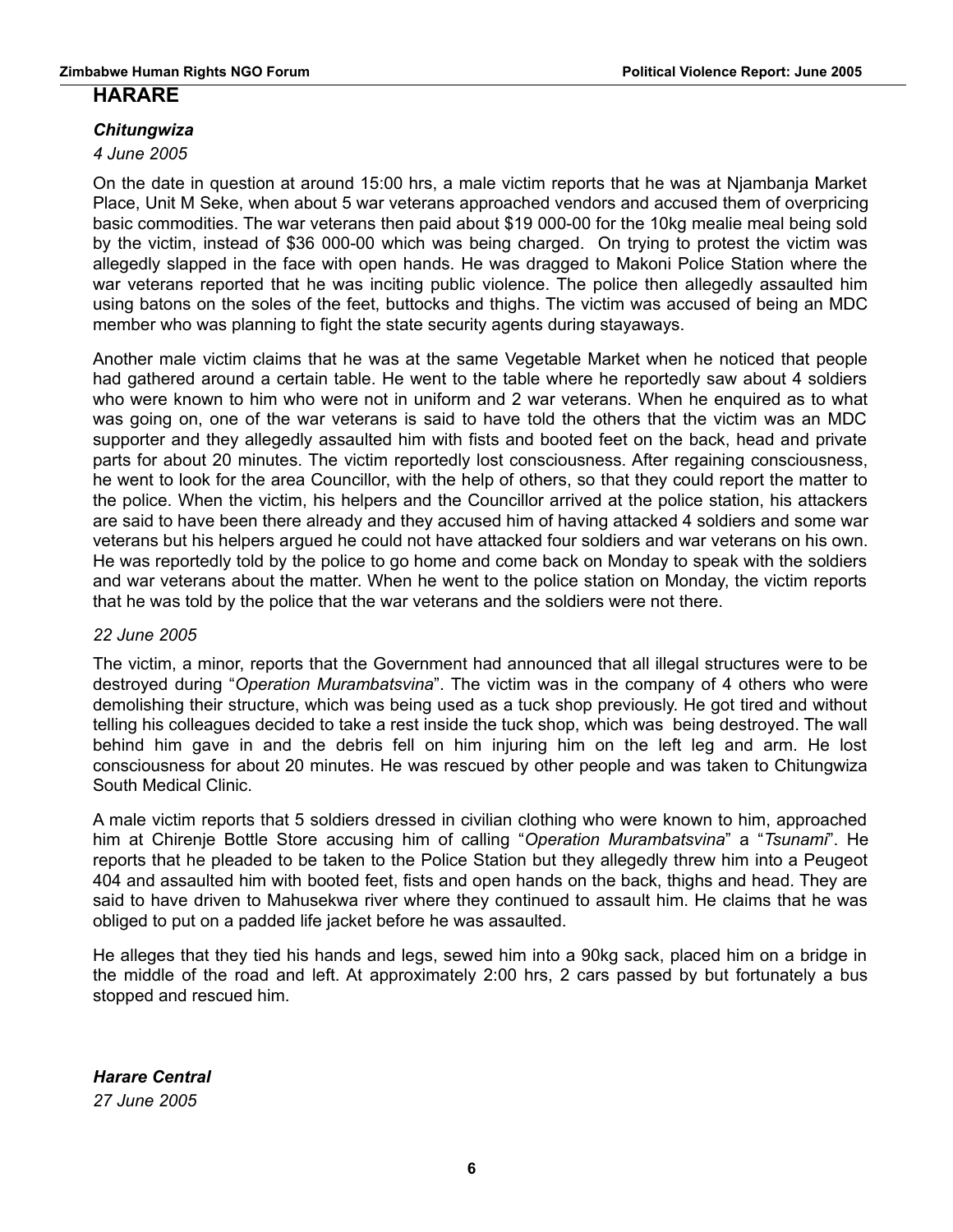A 30 year old male victim claims that on the day of the incident, on his way to the Police Station with his colleagues to check on his other colleagues who had been arrested, he met some ZANU-PF supporters who threatened them with assault. The victim tried to avoid confrontation but the ZANU-PF supporters are said to have got hold of his collar and accused him of being the clever one. He was further accused of being one of the MDC youths who were responsible for the problems associated with "*Operation Murambatsvina*". He was allegedly assaulted on the chest using a metal rod. The victim reports that he managed to escape.

#### *Hatfield*

*19 June 2005*

A female victim from Epworth was on her way to buy vegetables when a young girl known to her accused her of being an MDC supporter and contributing to demolitions of houses in "*Operation Murambatsvina*". The young girl allegedly attacked her and her whole family joined in. The victim was allegedly assaulted with bricks, an iron bar, fists and sticks. The matter was reported to the police and 2 of the perpetrators were arrested and detained for 2 nights. The victim went for treatment at Harare Hospital.

#### *Tafara-Mabvuku*

#### *17 June 2005*

∑. Timothy Mubhawu, MDC legislator for Tafara-Mabvuku and the party's chairperson for Manicaland is reported to have threatened a ZANU-PF supporter, only identified as Muchena, with unspecified action for hoisting the ruling party's flag in his constituency. Mubhawu is also alleged to have threatened Muchena with the same action for wearing the ruling party's regalia, again in his constituency. The MDC lawmaker further reportedly queried why Muchena's tuck shop was spared during Operation Murambatsvina. The incident allegedly took place at Muchena's house in Old Mabvuku, where Mubhawu had gone to attend a funeral.

#### **MASHONALAND CENTRAL**

#### *Mount Darwin South*

#### *21 June 2005*

A male MDC activist from Mutukudzi Village was on his way home around 19:00hrs, when 3 ZANU-PF youths stopped him and asked for his national identity card, which he refused to give them since they were not law enforcement officers. They asked him if he had a ZANU-PF party card, which he did not. They reportedly then asked for his name, which he told them. The perpetrators are said to have demanded that he take off his shirt so that they could see what was written on the t-shirt he had on. Other ZANU-PF youths gathered to see the MDC t-shirt he had on. He was allegedly accused of being a traitor and assaulted with fists, feet and sticks. Some people who had come to witness the incident reportedly told the youths that what they were doing was against the law. The youths then left and the victim reported the matter to the police who requested a medical report. He however failed to supply the medical report since the x-ray facilities were not functioning at the local clinic.

#### **MASHONALAND EAST**

*Goromonzi 8 June 2005*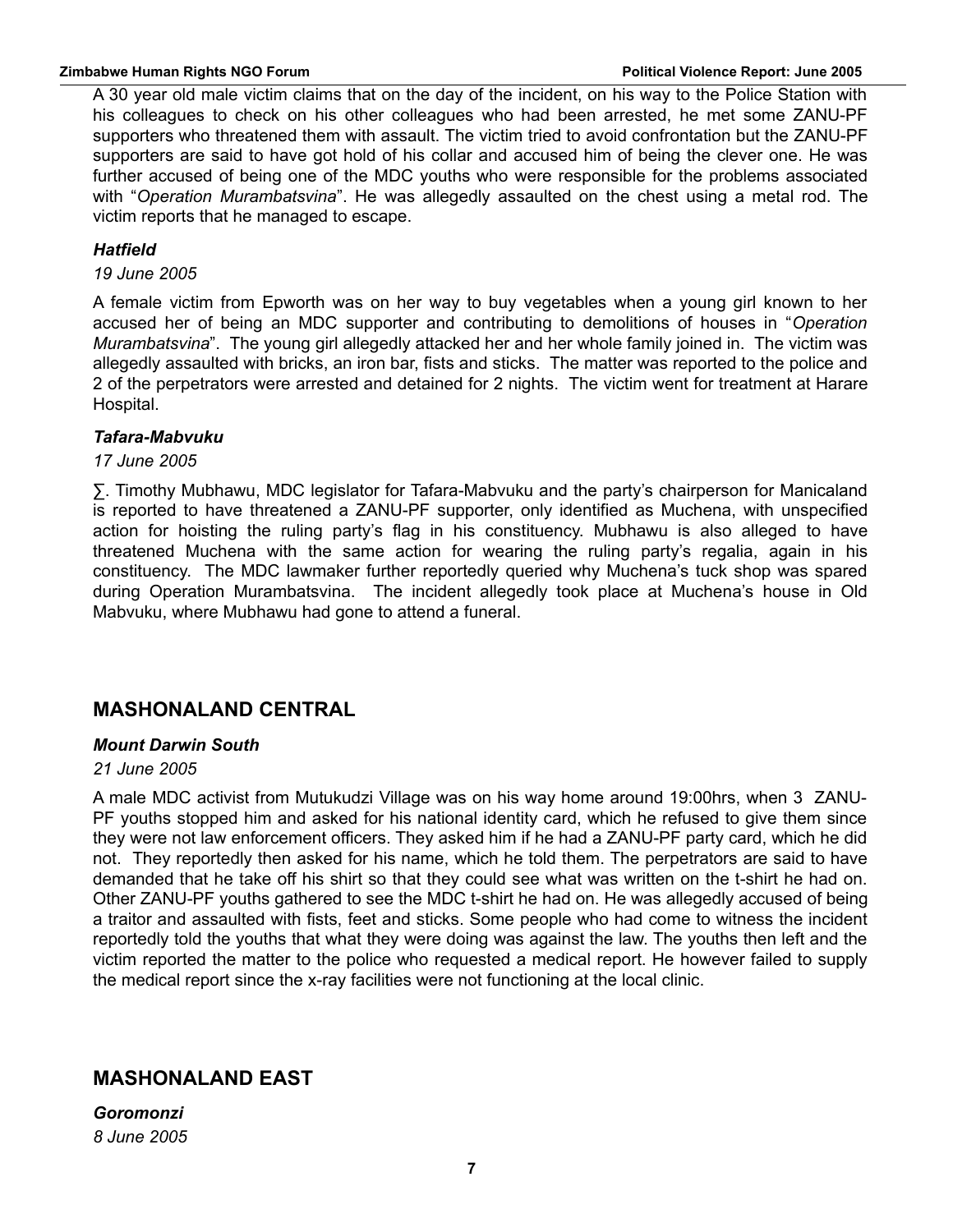The victim, a male student activist, claims that he had been receiving threats from the CIO. On the date of the incident, he reportedly went to his rural home in Goromonzi. ZANU-PF youths are reported to have come to him singing songs, dancing and accused him of being an MDC activist. They allegedly assaulted him using fists and booted feet. He sustained a wound on the forearm due to the assault. They further threatened him and his family with forceful eviction from the area. After legal assistance from ZLHR, the court granted him a provisional order on 13 June 2005 barring the riot police and state agents from threatening him and his family. He however claims that the CIO then called him again on his phone and told him that he should remember that Zimbabwe is not run by court orders.

#### *Hwedza*

#### *20 June 2005*

∑. At least 8 people were reportedly arrested in Marondera and Wedza when police fought running battles with scores of residents resisting the clean up "*Operation Murambatsvina'*. The violence was meant to halt the uniformed forces' demolition of illegal structures. Among those arrested were 2 former liberation struggle fighters whose tuck shops at Wedza Growth point had been demolished.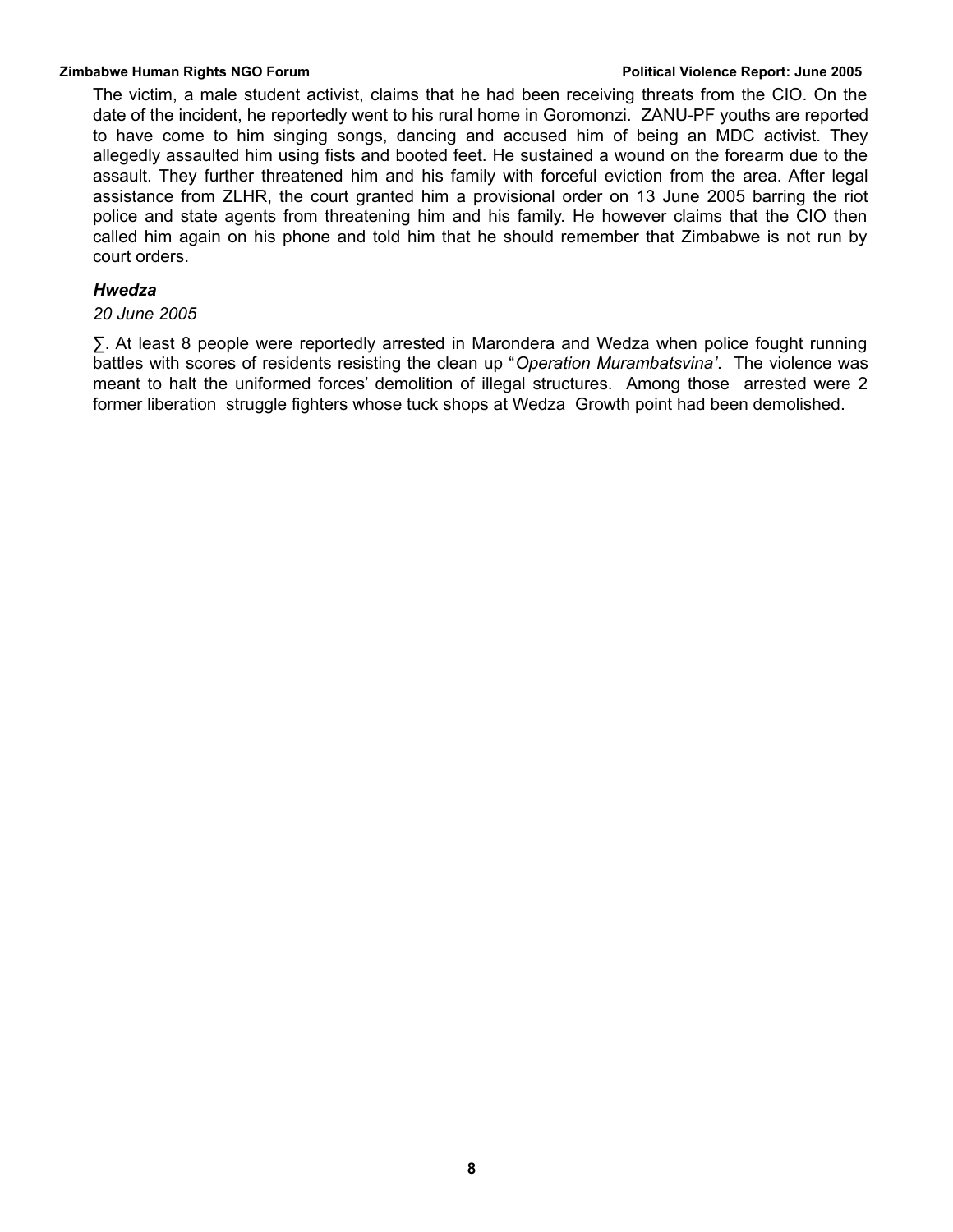Full alphabetical list of reported deaths related to political violence 1 January 2005 to 30 April 2005 recorded indicating name, political affiliation, date of death, constituency and province.

#### **TOTAL:4 ZANU PF 2 MDC 1 UNKNOWN 1**

| <b>SURNAME</b> |                | <b>FIRST NAME (S)</b> | <b>POLITICAL</b><br><b>AFFILIATION</b> | <b>DATE OF DEATH</b> | <b>CONSTITUENCY</b>             | <b>PROVINCE</b>              |  |
|----------------|----------------|-----------------------|----------------------------------------|----------------------|---------------------------------|------------------------------|--|
| 1<br><b>DI</b> | <b>CHIMBAN</b> | <b>GIFT</b>           | <b>ZANU PF</b>                         | 3 MARCH 2005         | <b>MAZOWE EAST</b>              | MASONALAND<br><b>CENTRAL</b> |  |
| 2              | <b>GANDA</b>   | <b>GODWIN</b>         | ZANU-PF                                | 2 MAY 2005           | <b>MARONDERA</b><br><b>EAST</b> | <b>MASHONALAND EAST</b>      |  |
| 3              | <b>MOFAT</b>   | <b>EBRAHIM</b>        | <b>MDC</b>                             | 28 APRIL 2005        | <b>HURUNGWE</b><br><b>EAST</b>  | <b>MASHONALAND WEST</b>      |  |
| 4<br>A         | <b>MUCHACH</b> | <b>FEBBY</b>          | <b>UNKNOWN</b>                         | 13 APRIL 2005        | <b>MARONDERA</b><br><b>WEST</b> | <b>MASHONALAND EAST</b>      |  |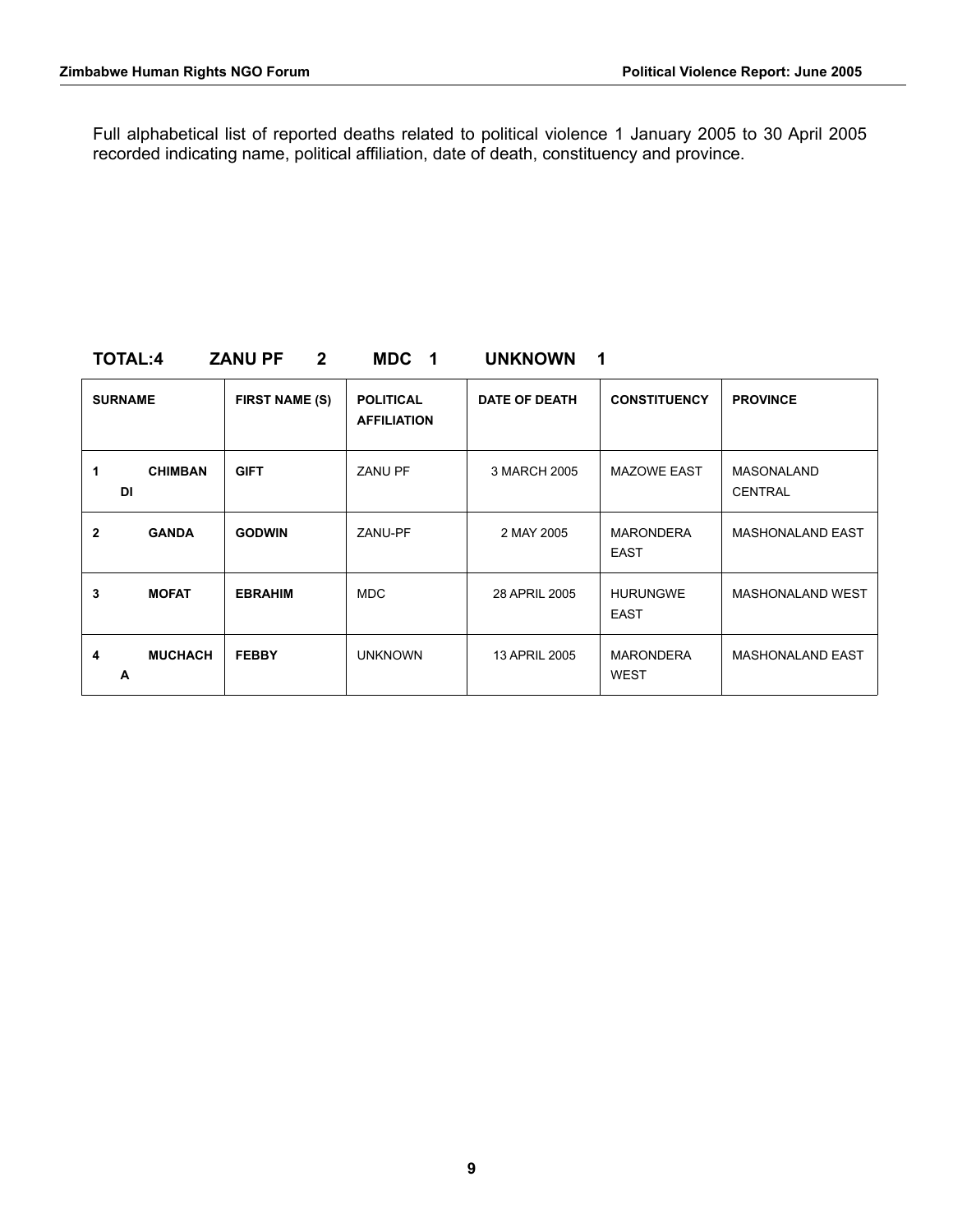|              | <b>MAIN EVENTS 2005</b>                                                                                                                                                                                                                                                                                                                                                                                                                                                                                                                                                                                                                                                                                                                                                                                                                                                     |
|--------------|-----------------------------------------------------------------------------------------------------------------------------------------------------------------------------------------------------------------------------------------------------------------------------------------------------------------------------------------------------------------------------------------------------------------------------------------------------------------------------------------------------------------------------------------------------------------------------------------------------------------------------------------------------------------------------------------------------------------------------------------------------------------------------------------------------------------------------------------------------------------------------|
| January      | -WOZA women arrested and detained unlawfully as they demonstrate against hikes in school fees.<br>-The newly appointed woman Vice President holds celebrations throughout the country and in Bindura, press reported that people are forced to attend the<br>celebration.<br>-ZANU PF youths reportedly move from door to door forcing Epworth residents to register as voters and to vote for ZANU PF                                                                                                                                                                                                                                                                                                                                                                                                                                                                      |
| February     | -Political violence and victimization surrounds campaigns and preparations for the 31 March 2005 Parliamentary elections.<br>-WOZA members demonstrate on 12 February in Bulawayo to commemorate Valentine's Day under the theme "the power of love will conquer the love of<br>power".<br>-Police reportedly disrupt an MDC training session of Parliamentary candidates in the March 31 Parliamentary elections and MDC supporters on 16 February<br>at Harare Sheraton Hotel. They arrest MDC Director of Elections Mr. Ian Makoni.<br>-NCA members are arrested and assaulted by the police after holding a demonstration dubbed "no election without new constitution" on 17 February in<br>Harare.                                                                                                                                                                    |
| <b>March</b> | -ZANU PF supporter and war veteran, Gift Chimbandi, is reportedly burnt to death under unclear circumstances. MDC supporters are suspected to have<br>burnt his house leading to his death.<br>-Zimbabwe's 6 <sup>th</sup> Parliamentary Election since Independence is held on 31 March 2005.<br>-A WOZA peaceful candle light vigil is disrupted by riot police and the women are reportedly badly assaulted and arrested. The vigil was held at Africa Unity<br>Square in Harare to safeguard the March 31 vote from manipulation.<br>-MDC activists throughout the country are arrested or assaulted for putting up posters and distributing campaign material and people are victimized for<br>attending MDC rallies by ZANU PF supporters.<br>-MDC Parliamentary candidate for Zvimba North constituency is reportedly victimized for trying to campaign in the area. |
| <b>April</b> | -Febby Muchacha a 70 year old woman living at Kimcote Farm in Beatrice is reportedly raped and murdered when a gang of 5 attacks the resettled farmers<br>around 3:00 hrs on 13 April 2005<br>-Ebrahim Mofat is reportedly murdered by ZANU-PF activists in Hurungwe East on 28 April 2005.<br>-MDC supporters demonstrate against the election results on 4 April 2005 in Harare.<br>-Widespread post-election retributive displacements and post-election victimization is reported.<br>-Independence celebrations are held on 18 April 2005 marking what the Government termed the 'silver jubilee" of Independence                                                                                                                                                                                                                                                      |
| <b>May</b>   | -Operation Murambatsvina, officially announced on 19 May 2005 by the Chairperson of the Commission running Harare, Sekesai Makwavarara, leaves many<br>people homeless and closes down informal traders.<br>-ZCTU offices are raided by police Fraud Section as the police search for illegal forex transactions in what many think was a clamp down on civil society.<br>-MDC is involved in violent intra-party political squabbles.<br>-War veteran Godwin Ganda is murdered on 2 May 2005 in what is suspected to be political victimisation.<br>-Post election political victimisation and displacement is rampant in Mount Darwin South Constituency.                                                                                                                                                                                                                 |
| June         | -Operation Murambatsvina continues, ironically during the same Month as the World Refugee Day and the International Day against Torture which are on 20<br>June and 26 June respectively.<br>-WOZA demonstrates against the effects of Operation Murambatsvina on 18 June 2005 in commemoration of World Refugee Day, which is on 20 June. 2005.                                                                                                                                                                                                                                                                                                                                                                                                                                                                                                                            |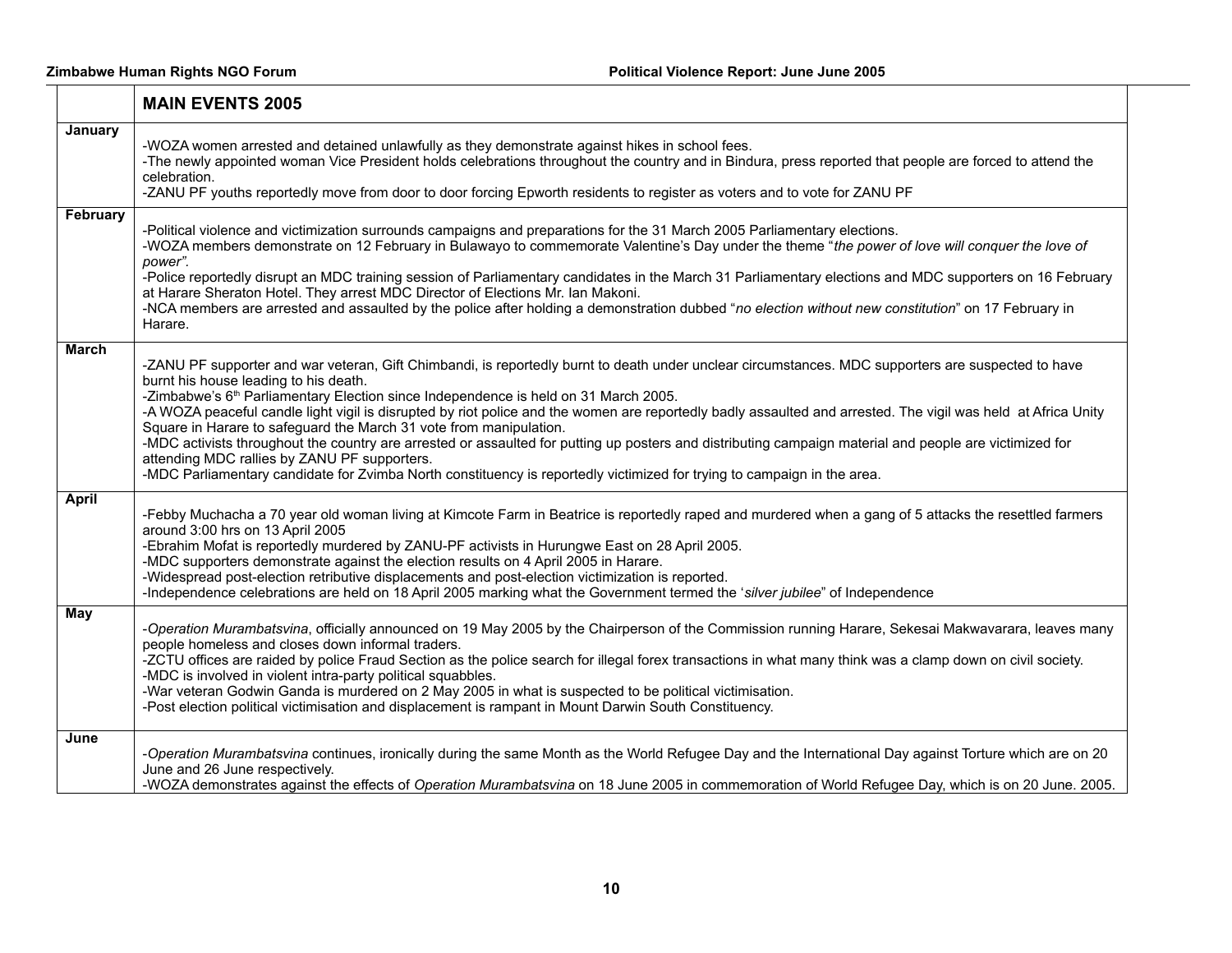*The table below and the graphs on page 3 above depict the number of violations committed on the persons whose circumstances are described in the report. One individual may have been subject to many violations and thus appear under several categories of violations.*

**Monthly totals of human rights violations from 1 January 2005 to 31 May 2005**

|                                         | Jan            | Feb            | <b>Mar</b>     | Apr            | <b>May</b>     | June           | <b>Total</b>   |
|-----------------------------------------|----------------|----------------|----------------|----------------|----------------|----------------|----------------|
| <b>Assault</b>                          | 17             | 54             | 259            | 59             | 34             | 16             | 439            |
| Abduction/kidnapping                    | $\overline{2}$ | 3              | 6              | $\overline{2}$ | 3              | 1              | 17             |
| <b>Attempted murder</b>                 | $\overline{0}$ | 0              | $\Omega$       | $\mathbf 0$    | 0              | 0              | $\overline{0}$ |
| <b>Death threats</b>                    | 1              | $\overline{0}$ | 1              | 3              | $\overline{2}$ | $\overline{0}$ | $\overline{7}$ |
| <b>Disappearance</b>                    | 0              | 0              | $\overline{0}$ | $\mathbf 0$    | 0              | 0              | $\mathbf 0$    |
| <b>Displacement</b>                     | 17             | 1              | 3              | 55             | 27             | 0              | 103            |
| <b>Freedom of</b><br>expression/ass/mvt | 31             | 57             | 268            | 112            | 349            | 36             | 853            |
| <b>Murder</b>                           | $\mathbf{0}$   | $\mathbf{0}$   | 1              | $\overline{2}$ | $\mathbf{1}$   | 0              | 4              |
| <b>Political</b><br>Discrim/vict/intim  | 31             | 49             | 128            | 113            | 41             | $\overline{7}$ | 369            |
| <b>Property related</b>                 | 0              | $\overline{0}$ | $\Omega$       | 18             | $\overline{2}$ | 1              | 21             |
| Rape                                    | 0              | $\overline{0}$ | $\mathbf{0}$   | $\overline{4}$ | 0              | 0              | $\overline{4}$ |
| <b>School closure</b>                   | $\overline{0}$ | $\overline{0}$ | $\Omega$       | $\mathbf 0$    | 0              | 0              | $\mathbf 0$    |
| <b>Torture</b>                          | 1              | 5              | 1 $(97)^3$     | 16             | $\overline{7}$ | 4              | 131            |
| <b>Unlawful arrest</b>                  | 8              | 63             | 86             | 16             | 315            | 30             | 518            |
| <b>Unlawful detention</b>               | 8              | 63             | 57             | 15             | 315            | 30             | 488            |

<span id="page-10-0"></span><sup>&</sup>lt;sup>3</sup> The 97 torture cases in brackets relate to the WOZA women who held a vigil in Harare's Africa Unity Square on the night of the 2005 Parliamentary Election on 31 March 2005 (see March 2005 Report). It was only established after the publication of the March 2005 Report, after expert advice from medical practitioners , that the level of the assaults was sufficiently severe to constitute torture. Accordingly the 97 are included in the statistics of torture as well as assault since they were also assaulted in the process.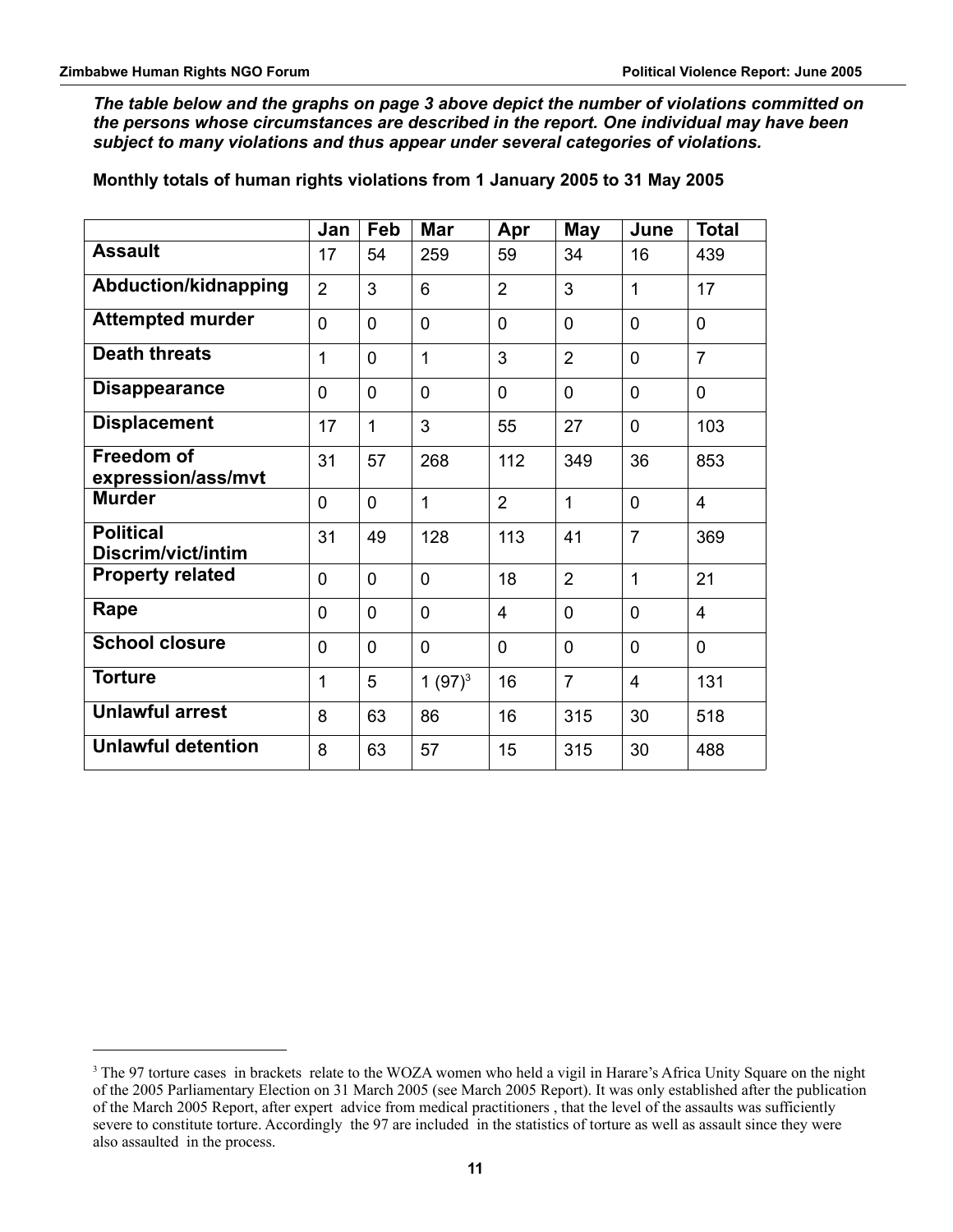# **ADMINISTRATIVE MAP OF ZIMBABWE**